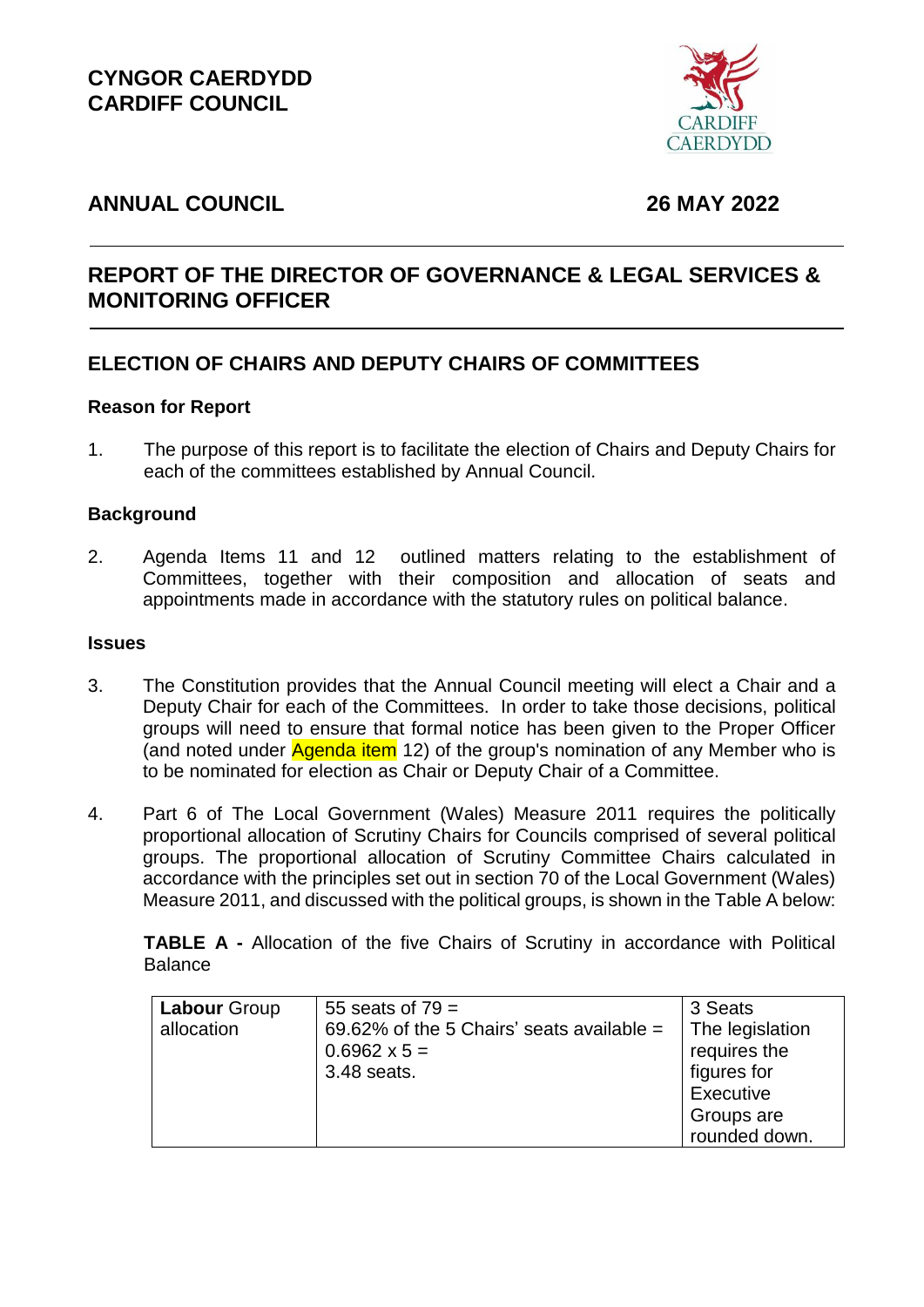Opposition Groups are then entitled to the remaining 2 seats; each Opposition Group being entitled to their proportional share of the total Opposition Group seats rounded to the nearest whole number (including zero).

| <b>Conservative</b> | 11 out of 24 total opposition seats $=$ | 1 Seat (rounded  |
|---------------------|-----------------------------------------|------------------|
| Group allocation    | 45.83% of 2 seats =                     | up)              |
|                     | $0.4583 \times 2 =$                     |                  |
|                     | 0.92 seats                              |                  |
| Lib Dem Group       | 10 out of $24 =$                        | 1 Seat (rounded  |
| allocation          | 41.67% of 2 seats =                     | up)              |
|                     | $0.4167 \times 2 =$                     |                  |
|                     | $0.83$ seats                            |                  |
| Plaid Cymru,        | 2 out of $24 =$                         | 0 Seats (rounded |
| Common              | 8.33% of 2 seats $=$                    | down)            |
| Ground, Green       | $0.0833 \times 2 =$                     |                  |
| <b>Party</b>        | 0.17 seats                              |                  |
| Group allocation    |                                         |                  |

- 5. Once the Council has determined the allocation of Scrutiny Chairs to each political group, the law provides that the appointment of Scrutiny Chairs is to be made by the relevant group. Subject to Council approval of the proportional allocation of Scrutiny Chairs, political groups are requested to provide notice of their proposed appointments to the Proper Officer to enable Annual Council to note the appointments.
- 6. Nominations for the following Chairs and Deputy Chairs need to be notified to the Proper Officer: -

|                                                                          | <b>Chair</b>  | <b>Deputy Chair</b> |
|--------------------------------------------------------------------------|---------------|---------------------|
| <b>Regulatory</b><br><b>Other</b><br>and<br><b>Committees and Groups</b> |               |                     |
| Parenting<br>Advisory<br>Corporate<br>Committee                          | Deputy Leader | N/A                 |
| <b>Constitution Committee</b>                                            |               | N/A                 |
| <b>Council Appeals Committee</b>                                         |               | N/A                 |
| <b>Democratic Services Committee</b>                                     |               | N/A                 |
| <b>Employment Conditions Committee</b>                                   |               | N/A                 |
| <b>Licensing Committee</b>                                               |               |                     |
| <b>Public Protection Committee</b>                                       |               |                     |
| <b>Planning Committee</b>                                                |               |                     |
| <b>Pension Committee</b>                                                 |               | N/A                 |
| <b>Bilingual Cardiff Working Group</b>                                   |               | N/A                 |

## **TABLE B - Chairs and Deputy Chairs**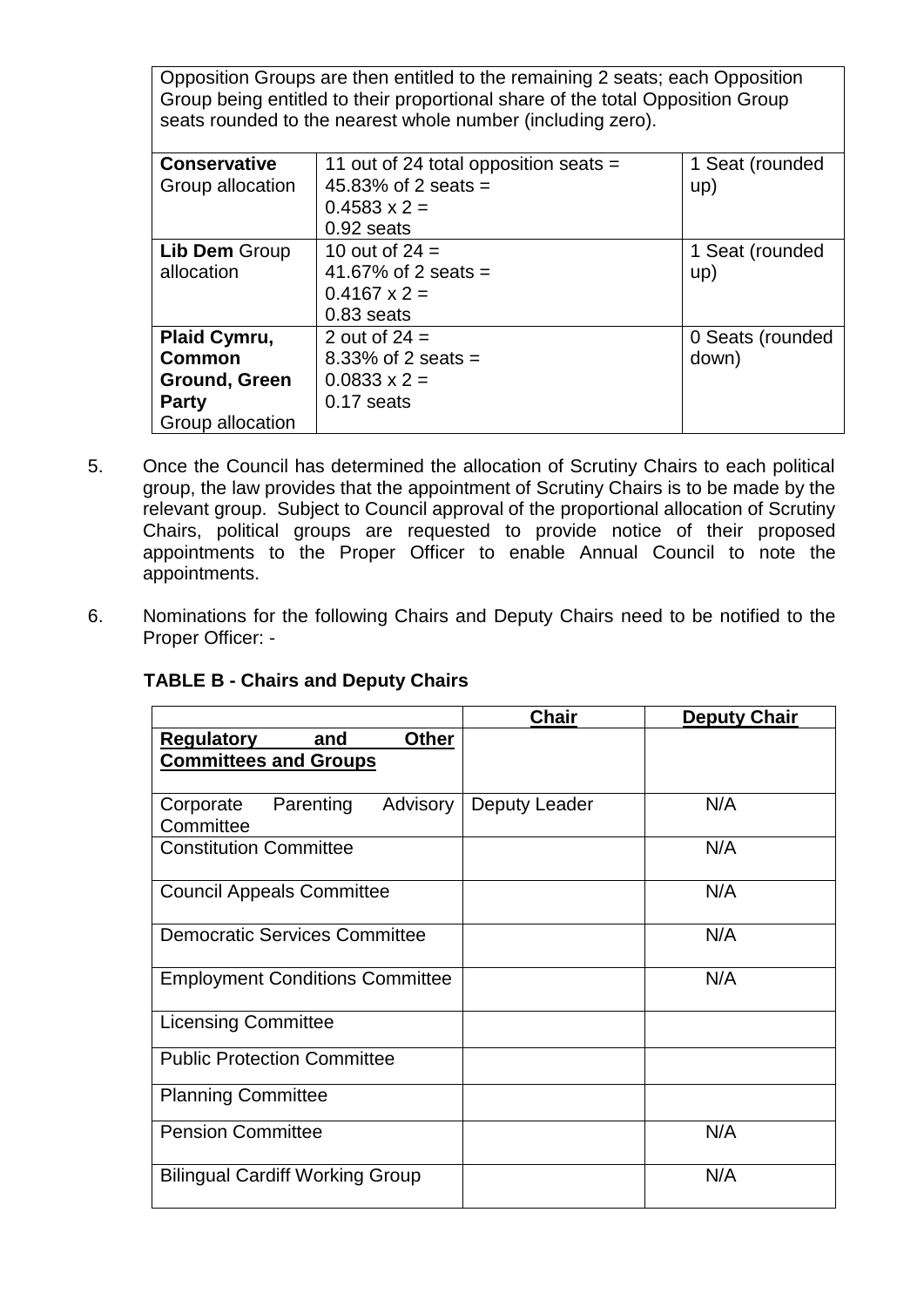| <b>School Governor Panel</b> | N/A |
|------------------------------|-----|
|                              |     |

*\*\*Note that the law provides that the Chairs of the Governance and Audit Committee and the Standards & Ethics Committee are appointed by their respective Committees. This report does not, therefore, address those Committees*.)

|                                             | Chair | <b>Deputy Chair</b> |
|---------------------------------------------|-------|---------------------|
| <b>Scrutiny Committees</b>                  |       |                     |
| <b>Children &amp; Young People Scrutiny</b> |       | N/A                 |
| <b>Community &amp; Adult Services</b>       |       | N/A                 |
| <b>Economy and Culture</b>                  |       | N/A                 |
| Environmental                               |       | N/A                 |
| <b>Policy Review &amp; Performance</b>      |       | N/A                 |

7. Details of the nominations received will be provided on the amendment sheet at the Annual Council meeting.

### **Legal Implications**

8. The Council Meeting Procedure Rules provide that, at the Annual Council meeting, the Council will elect a Chair and a Deputy Chair for each of the committees (Rule 2(b) (xv)). This report seeks nominations for the positions of Chair and Deputy Chair for each of the listed committees (and notes that nominees must have been validly nominated to the relevant committee under the separate Agenda item 12 on nominations to committees).

There are specific legislative provisions in respect of the Chairs of the following statutory committees:

#### Democratic Services Committee

9. The person appointed to Chair the Democratic Services Committee must not be a Member of the Executive Group i.e. the Chair cannot be a member of any political group included in the Cabinet (pursuant to sections 12 and 14 of the Local Government (Wales) Measure 2011).

#### Governance and Audit Committee

10. The Chair of the Governance & Audit Committee must be elected by the Committee and, under new requirements introduced by the Local Government and Elections (Wales) Act 2021 with effect from  $5<sup>th</sup>$  May 2022, must be a lay member. The Committee has elected an independent (lay) member as Chair of this Committee, who remains in office. This report does not address that Committee.